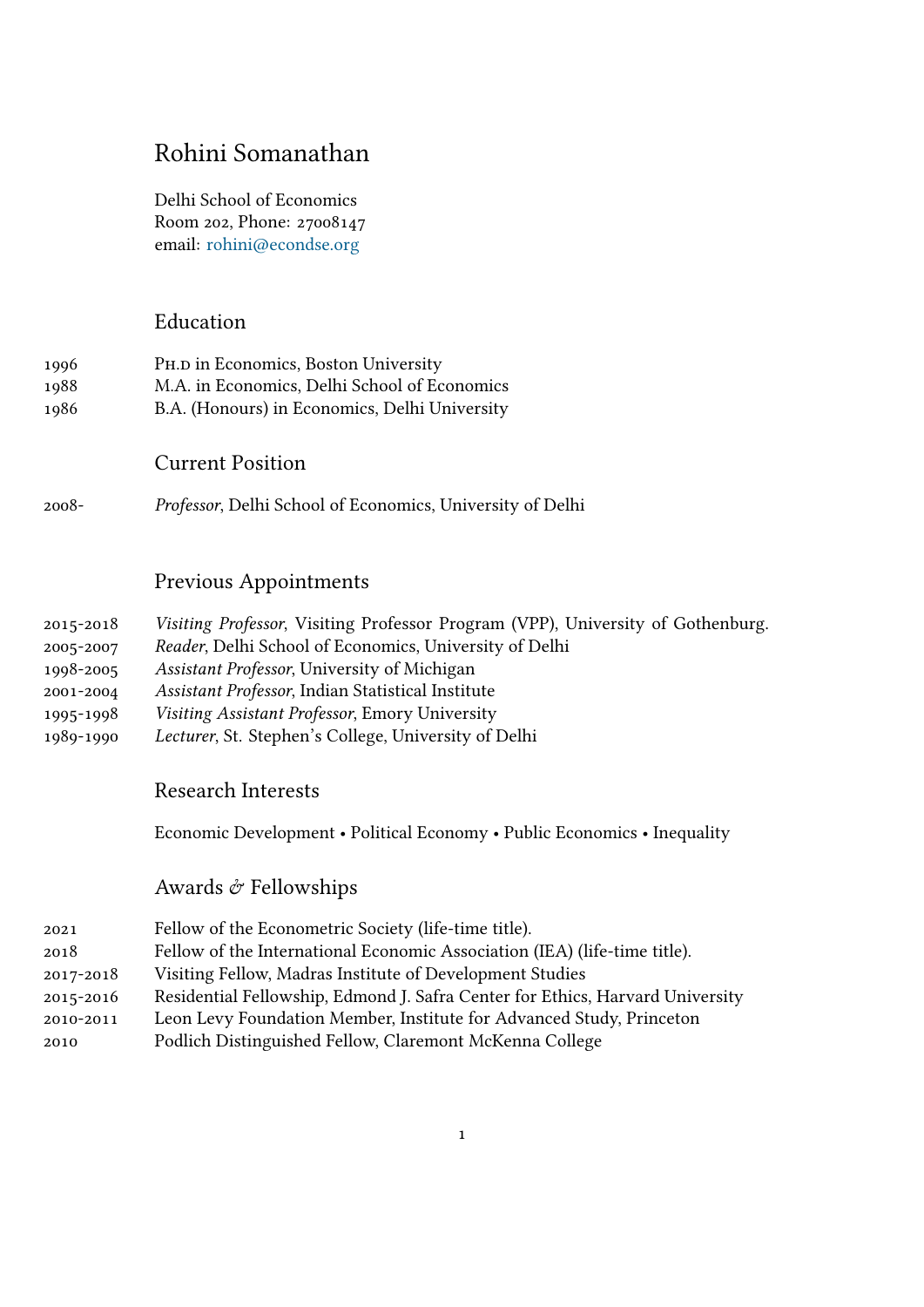# Professional and Advisory Positions

CuRRent Positions

| 2012-     | Member, Research Panel, India Policy Forum                                                               |
|-----------|----------------------------------------------------------------------------------------------------------|
| $2015 -$  | Member, Board of Trustees, Srijan.                                                                       |
| $2015 -$  | Member, Editorial Board, Journal of Demographic Economics,                                               |
| $2016-$   | Member, Advisory Board, Centre for Development Economics and Sustainability                              |
|           | (CDES) at Monash Business School                                                                         |
| $2017-$   | Member, Research Advisory Committee, Presidency University.                                              |
| $2017-$   | Member, Board of Governors, Institute for Economic Growth (IEG)                                          |
| $2018-$   | Member, Research Committee, Environment for Development Initiative (EfD), Uni-<br>versity of Gothenburg. |
| $2021 -$  | Editorial Board, Investigación Económica.                                                                |
|           | PAST POSITIONS                                                                                           |
| 2011-2017 | Member, Executive Committee, International Economic Association                                          |
| 2012-2014 | Member, Committee of Direction, Centre for Development Studies, Trivandrum                               |
| 2013      | Member, Visiting Advisory Committee, BITS Pilani.                                                        |
| 2014      | Member, Steering Committee on Health related issues on Air Pollution, MOHFW.                             |
| 2013-2016 | Member, Governing Board, Oxfam India                                                                     |
| 2017-2020 | Member, Board of Management and the Finance Committee, Indira Gandhi Insti-                              |
|           |                                                                                                          |

2018-2020 Chair, Board of Trustees, Srijan (Self-Reliant Initiatives through Joint Action)

# Publications

BooKs and Edited Volumes

tute of Development Research (IGIDR)

2020 *Difference without Domination: Pursuing Justice in Diverse Democracies* (co-edited with Danielle Allen), University of Chicago Press. 2019 *Reading India: Selections from the Economic Weekly, Volume 1, 1949-1965* (co-edited with Pranab Bardhan and Sudipto Mundle), Orient Blackswan. 2017 *Poverty and Income Distribution in India* (co-edited with Abhijit Banerjee, Pranab Bardhan and T.N. Srinivasan), Juggernaut.

JOURNAL ARTICLES

2021 "The Impact of Temperature on Productivity and Labor Supply: Evidence from Indian Manufacturing" (with Anant Sudarshan, E. Somanathan and Meenu Tiwari),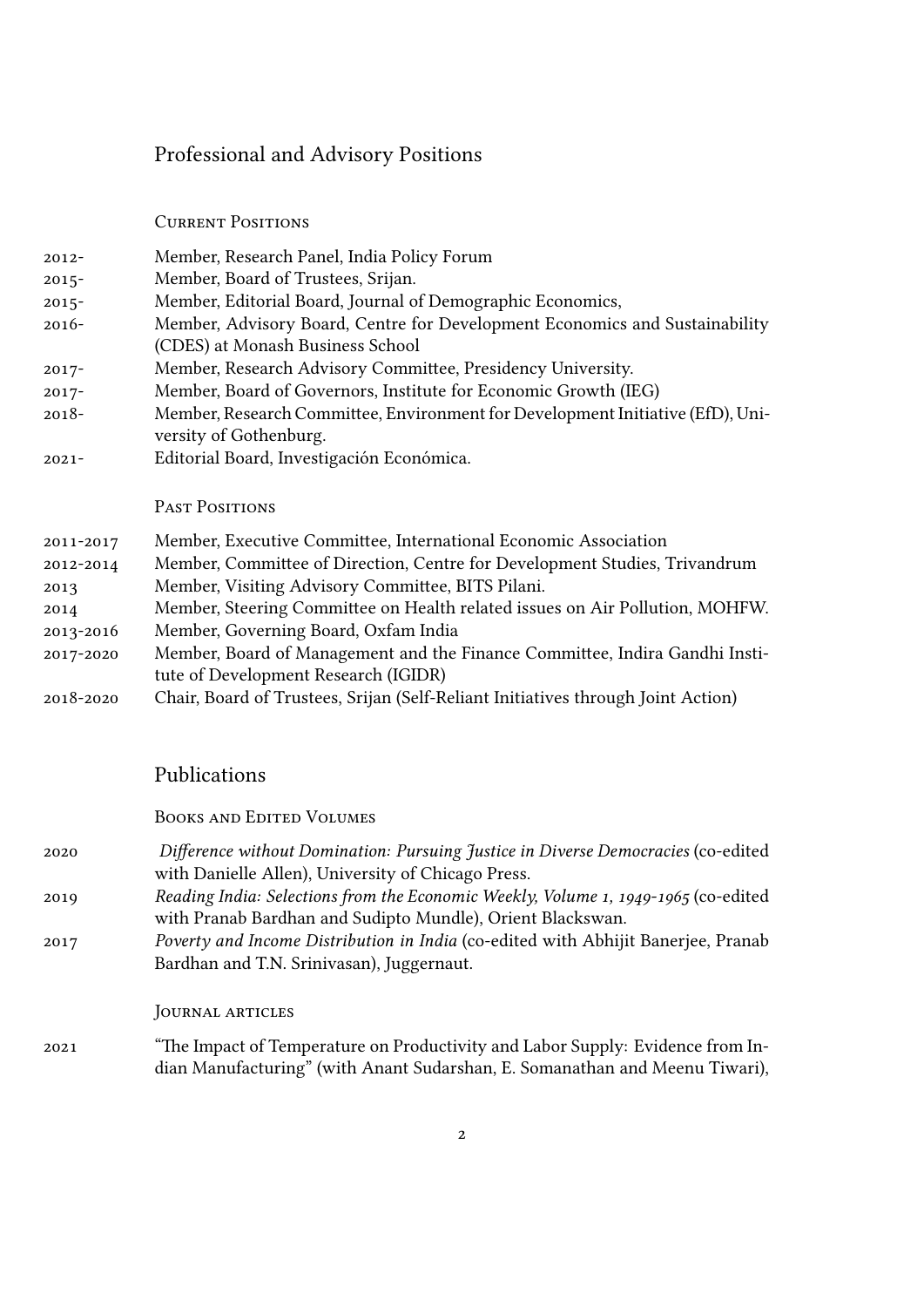| 2020 | Journal of Political Economy 129(6), 1797-1827.<br>"Child Labor and Schooling Decisions among Self-Help Groups Members in Rural<br>India" (with Jean-Marie Baland, Timothee Demont and and Michel Tenikue), Eco-<br>nomic Development and Cultural Change, 69(1), 73-105 (October).<br>"Improving learning outcomes through information provision: Experimental ev-<br>idence from Indian villages" (with Farzana Afridi and Bidisha Barooah), J. of De-<br>velopment Economics, 146 (September). |
|------|---------------------------------------------------------------------------------------------------------------------------------------------------------------------------------------------------------------------------------------------------------------------------------------------------------------------------------------------------------------------------------------------------------------------------------------------------------------------------------------------------|
| 2019 | "Designing effective transfers: Lessons from India's school meal program" (with<br>Farzana Afridi and Bidisha Barooah), Review of Development Economics, 24(1), 45-<br>61.<br>"Estimating the Welfare Gains from Public Schools in Rural India" (with Debopam                                                                                                                                                                                                                                     |
|      | Bhattacharya and Anders Kjelsrud), Sankhya B: The Indian Journal of Statistics, 1-<br>14.<br>"Socially Disadvantaged Groups and Microfinance in India" (with Jean-Marie Ba-<br>land and Lore Vandewalle), <i>Economic Development and Cultural Change</i> , 67(3), 537-                                                                                                                                                                                                                           |
|      | 569.<br>"A behavior-based approach to the estimation of poverty in India", (with Ingvild<br>Almås and Anders Kjelsrud", Scandanavian Journal of Economics, 121(1), 182-224.<br>Published online on 16 October, 2017.                                                                                                                                                                                                                                                                              |
| 2018 | "Fields on Fire: Alternatives to crop residue burning in India", (multiple authors,<br>first author: Priya Shyamsundar), Science, 365 (6453), 536-538. August 9.<br>Editorial Introduction to Special Issue on "Gender, Family and Development". Jour-<br>nal of Demographic Economics, 84(1), 1-2 (March).                                                                                                                                                                                       |
| 2017 | "Creating Long Panels using Census Data: 1961-2001" (with Hemanshu Kumar),<br>Economic and Political Weekly, July, 52(29): 105-109<br>"Repayment and Exclusion in a Microfinance Experiment," (with Jean-Marie Ba-                                                                                                                                                                                                                                                                                |
| 2016 | land, Lata Gangadharan and Pushkar Maitra), Journal of Economic Behavior and<br>Organization, 137 (May), 176-190.<br>"Fuel Choices and Respiratory Health in India," (with P.P. Krishnapriya), Indian                                                                                                                                                                                                                                                                                             |
| 2015 | Journal of Economics, Centennial Issue, XCVII, No. 384, 75-86.<br>"Caste, corruption, and political competition in India," (with John Roemer and                                                                                                                                                                                                                                                                                                                                                  |
| 2014 | Avidit Acharya), Research in Economics, September, 69(3), 336-352.<br>"Aid and Agency in Africa: Explaining Food Disbursements Across Ethiopian                                                                                                                                                                                                                                                                                                                                                   |
|      | Households, 1994-2004," (with Nzinga Broussard and Stefan Dercon), J. of Devel-<br>opment Economics, 108 (May): 128-137.                                                                                                                                                                                                                                                                                                                                                                          |
| 2013 | "Repayment incentives and the distribution of gains from group lending" (with<br>Jean-Marie Baland and Zaki Wahhaj), <i>J. of Development Economics</i> , 105 (Novem-<br>ber): 131-139.<br>"Back on the Rails: Competition and Productivity Change in State-owned Indus-                                                                                                                                                                                                                          |
|      | try" (with Sanghamitra Das, Kala Krishna and Sergey Lychagin), AEJ: Applied Eco-<br><i>nomics</i> $5(1)$ : 136-62.                                                                                                                                                                                                                                                                                                                                                                                |
| 2011 | "The application of nonparametric tests to poverty targeting" with Isha Dewan,                                                                                                                                                                                                                                                                                                                                                                                                                    |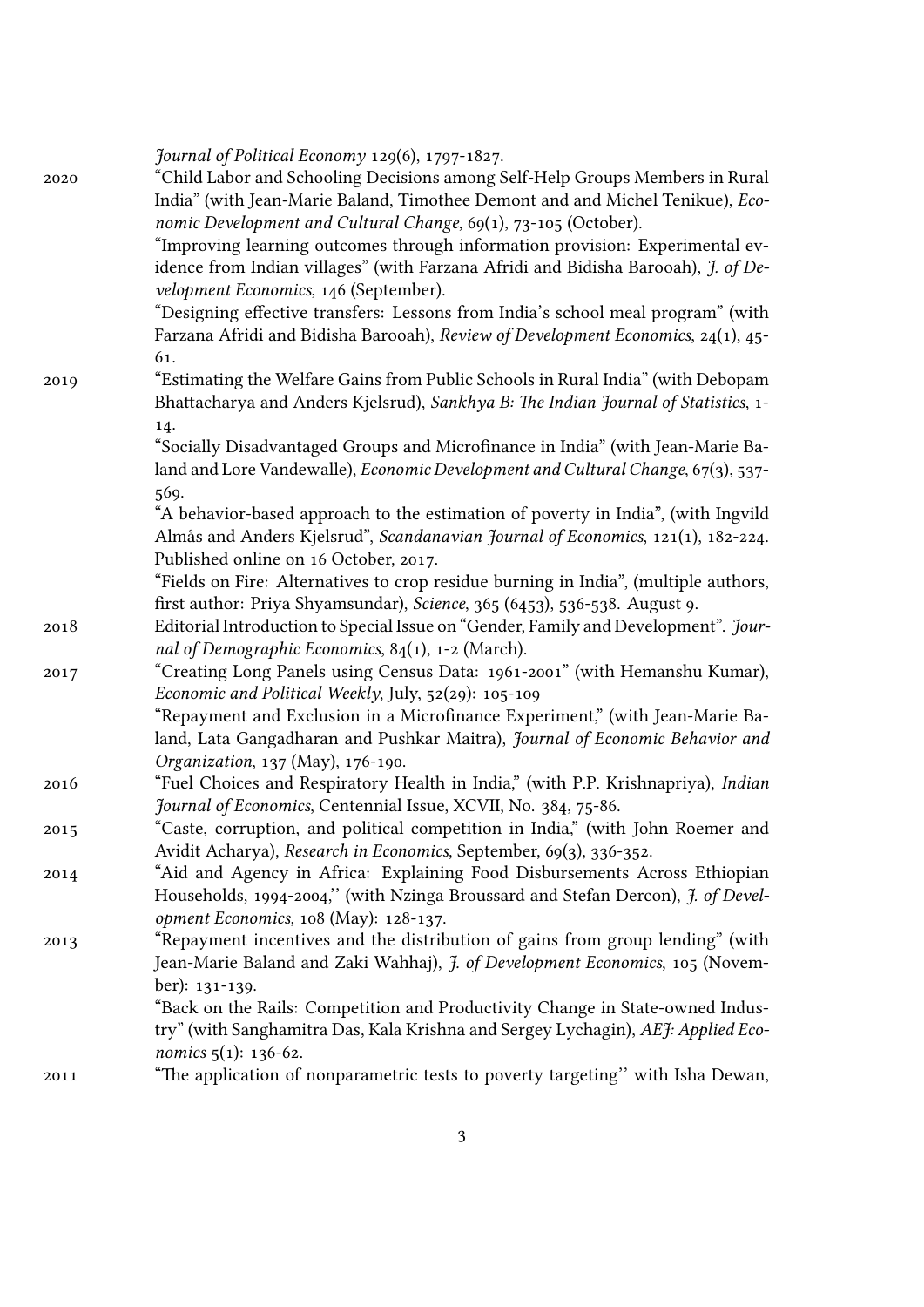|      | <i>Economics Letters,</i> $113(1)$ : 58-61.                                                    |
|------|------------------------------------------------------------------------------------------------|
| 2009 | "Climate Change: Challenges Facing India's Poor" with E. Somanathan, Economic                  |
|      | and Political Weekly, $44(31): 51-58$ .                                                        |
|      | "Racial Inequality and Segregation Measures: Some Evidence from the 2000 Cen-                  |
|      | sus" with Rajiv Sethi, The Review of Black Political Economy, 36(2): 79-91.                    |
|      | "Mapping Indian Districts Across Census Years, 1971-2001" with Hemanshu Ku-                    |
|      | mar, Economic and Political Weekly, $44(41)$ : 69-73.                                          |
| 2008 | "Micro-finance Lifespans: A Study of Attrition and Exclusion in Self-Help Groups               |
|      | in India" with Jean-Marie Baland and Lore Vandewalle, India Policy Forum.                      |
|      | "Quantifying Misallocation in Centrally Provided Public Goods." with Siva Athreya,             |
|      | Economics Letters, 98(2): 201-206 (February).                                                  |
| 2007 | "The Political Economy of Public Goods: Some Evidence from India", with Abhijit                |
|      | Banerjee, J. of Development Economics, 82(2): 287-314.                                         |
| 2006 | "Is Skill-Biased Technological Change Here Yet? Evidence from Indian Manufac-                  |
|      | turing in the 1990s." with Eli Berman and Hong Tan, Annales d'Economie et de                   |
|      | Statistique, special issue in honor of Zvi Grilliches, volume 79/80.                           |
|      | "The assumptions and arithmetic of caste-based reservations, Economic and Polit-               |
|      | ical Weekly, 41(24): 2436-2438                                                                 |
| 2005 | "History, social divisions and public goods in rural India" with Abhijit Banerjee              |
|      | and Lakshmi Iyer, J. of the European Economic Association, April-May, 3(2-3): 639-             |
|      | 47                                                                                             |
| 2004 | "Inequality and Segregation", with Rajiv Sethi, <i>J. of Political Economy</i> , 112(6): 1296- |
|      | 1321.                                                                                          |
| 2001 | "A Simple Model of Voice", with Abhijit Banerjee, Quarterly Journal of Economics,              |
|      | $116(1): 189-227.$                                                                             |
| 1998 | "School Heterogeneity, Human Capital Accumulation, and Standards." J. of Public                |
|      | <i>Economics</i> , $67(3)$ : 369-397.                                                          |
|      |                                                                                                |
|      | <b>BOOK CHAPTERS</b>                                                                           |
|      |                                                                                                |
| 2020 | "Group Inequality in Democracies: Lessons from Cross-National Experiences"                     |
|      | in Jean-Marie Baland, François Bourguignon, Jean-Philippe Platteau, and Thierry                |
|      | Verdier (ed.) The Handbook of Economic Development and Institutions, Princeton                 |
|      | <b>University Press.</b>                                                                       |
| 2010 | "The Demand for Disadvantage" in Jean-Philippe Platteau and Robert Peccoud                     |
|      | (ed.) Culture, Institutions, and Development: New Insights into an Old Debate, (Rout-          |
|      | ledge)                                                                                         |
| 2008 | "Public Action for Public Goods", with Abhijit Banerjee, and Lakshmi Iyer, in T.               |
|      | Paul Schultz and John Strauss (ed), Handbook of Development Economics vol. IV,                 |
|      | (North Holland)                                                                                |
| 2007 | "Poverty and Exclusion" in The Oxford Companion to Economics in India, Kaushik                 |
|      | Basu (ed.) Oxford University Press, February.                                                  |